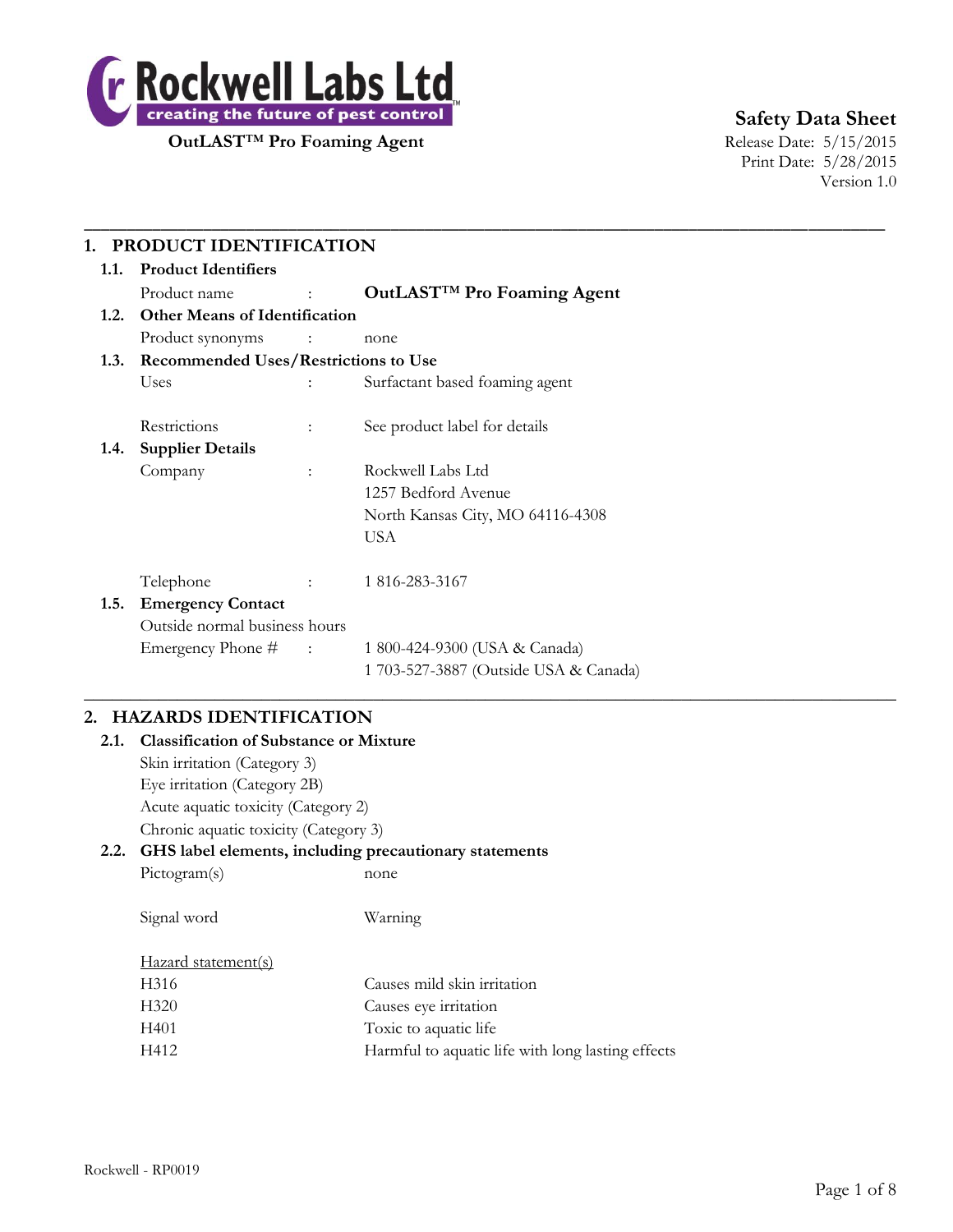

# **Safety Data Sheet**

Print Date: 5/28/2015 Version 1.0

| Precautionary statement(s)                                                                          |                                                                          |  |  |
|-----------------------------------------------------------------------------------------------------|--------------------------------------------------------------------------|--|--|
| P <sub>264</sub>                                                                                    | Wash exposed skin thoroughly after handling.                             |  |  |
| P <sub>273</sub>                                                                                    | Avoid release to the environment.                                        |  |  |
| $P305 + P351 + P338$<br>IF IN EYES: Rinse cautiously with water for several minutes. Remove contact |                                                                          |  |  |
|                                                                                                     | lenses, if present and easy to do. Continue rinsing.                     |  |  |
| $P332 + P313$                                                                                       | If skin irritation occurs: Get medical advice/attention.                 |  |  |
| $P337 + P313$                                                                                       | If eye irritation persists: Get medical advice/attention.                |  |  |
| <b>P501</b>                                                                                         | Dispose of contents/container in accordance with local/state regulations |  |  |

### **2.3. Other hazards which do not result in classification**

none

### **3. COMPOSITION/INFORMATION ON INGREDIENTS**

#### **3.1. Substances**

Not applicable

### **3.2. Mixtures**

Hazardous component(s) or components of note:

| Chemical Identity                 | Contains $(\% w/w)$ | CAS-No.        | Hazard Classification                            |
|-----------------------------------|---------------------|----------------|--------------------------------------------------|
| Sodium Lauryl Sulfate             | $1 - 10$            | $151 - 21 - 3$ | Skin irritant (Cat. 3)<br>Eye irritant (Cat. 2B) |
| Disodium lauryl<br>sulfosuccinate | $1 - 10$            | 26838-05-1     | Skin irritant (Cat. 3)<br>Eye irritant (Cat. 2B) |
| Proprietary Ingredients           | 3                   |                | Aquatic acute / chronic<br>(Cat. 2, 3)           |

 $\_$  , and the set of the set of the set of the set of the set of the set of the set of the set of the set of the set of the set of the set of the set of the set of the set of the set of the set of the set of the set of th

**\_\_\_\_\_\_\_\_\_\_\_\_\_\_\_\_\_\_\_\_\_\_\_\_\_\_\_\_\_\_\_\_\_\_\_\_\_\_\_\_\_\_\_\_\_\_\_\_\_\_\_\_\_\_\_\_\_\_\_\_\_\_\_\_\_\_\_\_\_\_\_\_\_\_**

### **4. FIRST AID MEASURES**

### **4.1. Description of first aid measures**

### **General advice**

Consult a physician or poison control center. Provide this safety data sheet to medical personnel. Move out of hazardous areas.

### **If inhaled**

Move person to fresh air. If person is not breathing, call 911 or an ambulance, then give artificial respiration, preferably mouth to mouth if possible. Call a poison control center or doctor for further treatment advice.

### **In case of skin contact**

Take off contaminated clothing. Rinse skin immediately with plenty of water for 15-20 minutes. Call a poison control center or doctor for treatment advice.

### **In case of eye contact**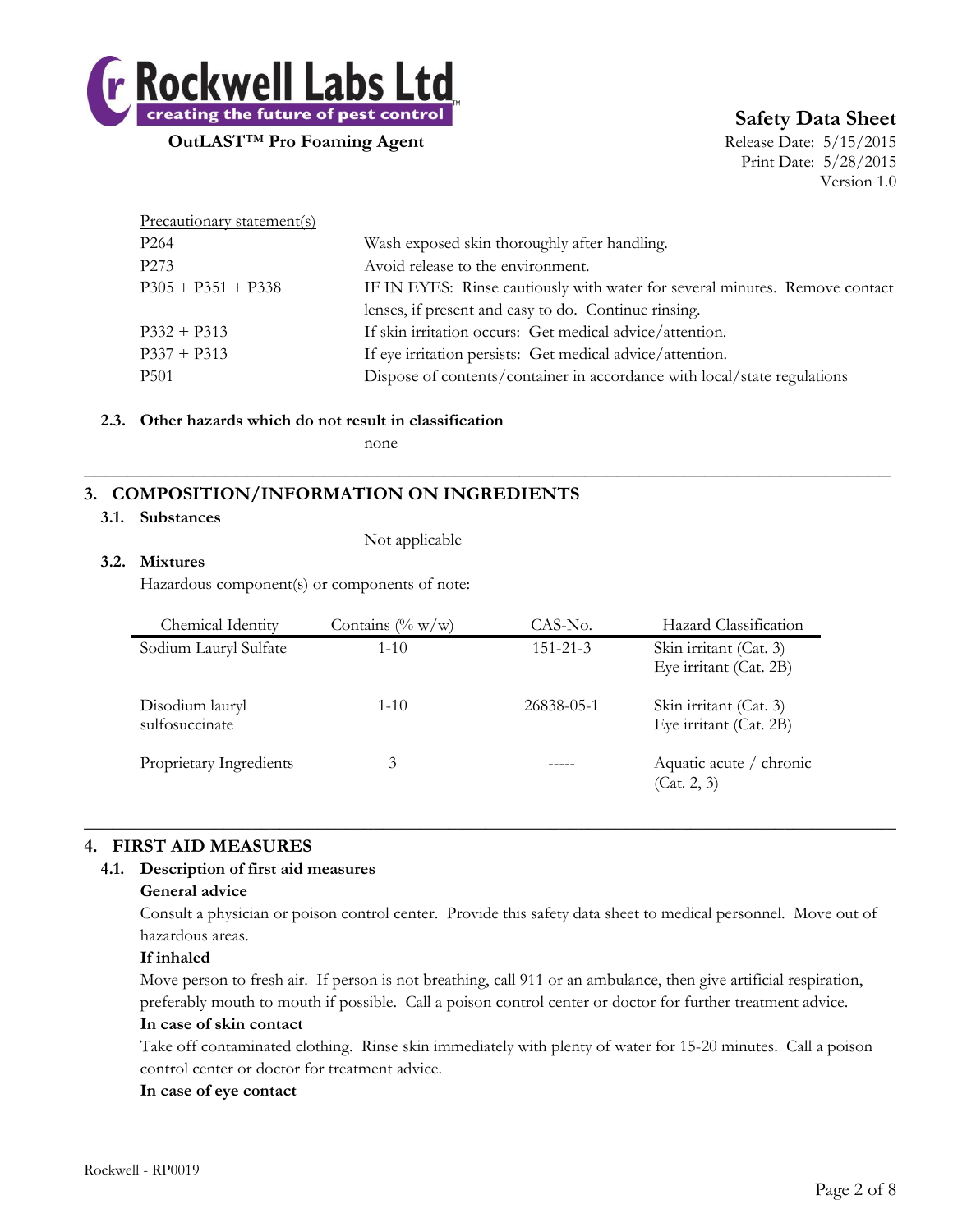

# **Safety Data Sheet**

Print Date: 5/28/2015 Version 1.0

Hold eye open and rinse slowly and gently with water for 15-20 minutes. Remove contact lenses, if present, after the first 5 minutes, then continue rinsing eye. Call a poison control center or doctor for treatment advice. **If swallowed**

Call a poison control center or doctor for treatment advice. Have person sip a glass of water if able to swallow. Do not induce vomiting unless told to do so by a poison control center or doctor. Do not give anything by mouth to an unconscious person.

- **4.2. Most important symptoms and effects, both acute and delayed** No data available
- **4.3. Indication of any immediate medical attention and special treatment needed, if necessary** No data available

## **5. FIRE FIGHTING MEASURES**

- **5.1. Extinguishing media**
	- Suitable extinguishing media: Use water spray, alcohol-resistant foam, dry chemical or carbon dioxide.

 $\_$  , and the set of the set of the set of the set of the set of the set of the set of the set of the set of the set of the set of the set of the set of the set of the set of the set of the set of the set of the set of th

- **5.2. Specific hazards arising from the chemical** Oxides of carbon, sulfur, and nitrogen.
- **5.3. Special protective equipment and precautions for fire fighters** Wear self contained breathing apparatus for firefighting if deemed necessary. Additional information: none.
- **5.4. Further information** Avoid release of material to environment.

## **6. ACCIDENTAL RELEASE MEASURES**

### **6.1. Personal precautions, protective equipment and emergency procedures**

Avoid contact with spilled product and contaminated surfaces. Evacuate personnel to safe areas during emergencies. For safe handling instructions see section 7. For proper PPE see section 8.

 $\_$  , and the set of the set of the set of the set of the set of the set of the set of the set of the set of the set of the set of the set of the set of the set of the set of the set of the set of the set of the set of th

**6.2. Environmental precautions**

Prevent further leakage or spillage if safe to do so. Avoid release to the environment.

**6.3. Methods and materials for containment and cleaning up**

Wipe up any spilled material and dispose of according to instructions in section 13. Wash contaminated surfaces with soap and water.

 $\_$  , and the set of the set of the set of the set of the set of the set of the set of the set of the set of the set of the set of the set of the set of the set of the set of the set of the set of the set of the set of th

## **7. HANDLING AND STORAGE**

### **7.1. Precautions for safe handling**

Handle in accordance with good industrial hygiene practices. Wash hands thoroughly with soap and water after use and before eating, drinking, chewing gum, using tobacco, or using the toilet. For additional precautions see section 2.2

### **7.2. Conditions for safe storage, including any incompatibilities**

Store in a cool dry place. Store in original container. Do not store where children or animals may gain access.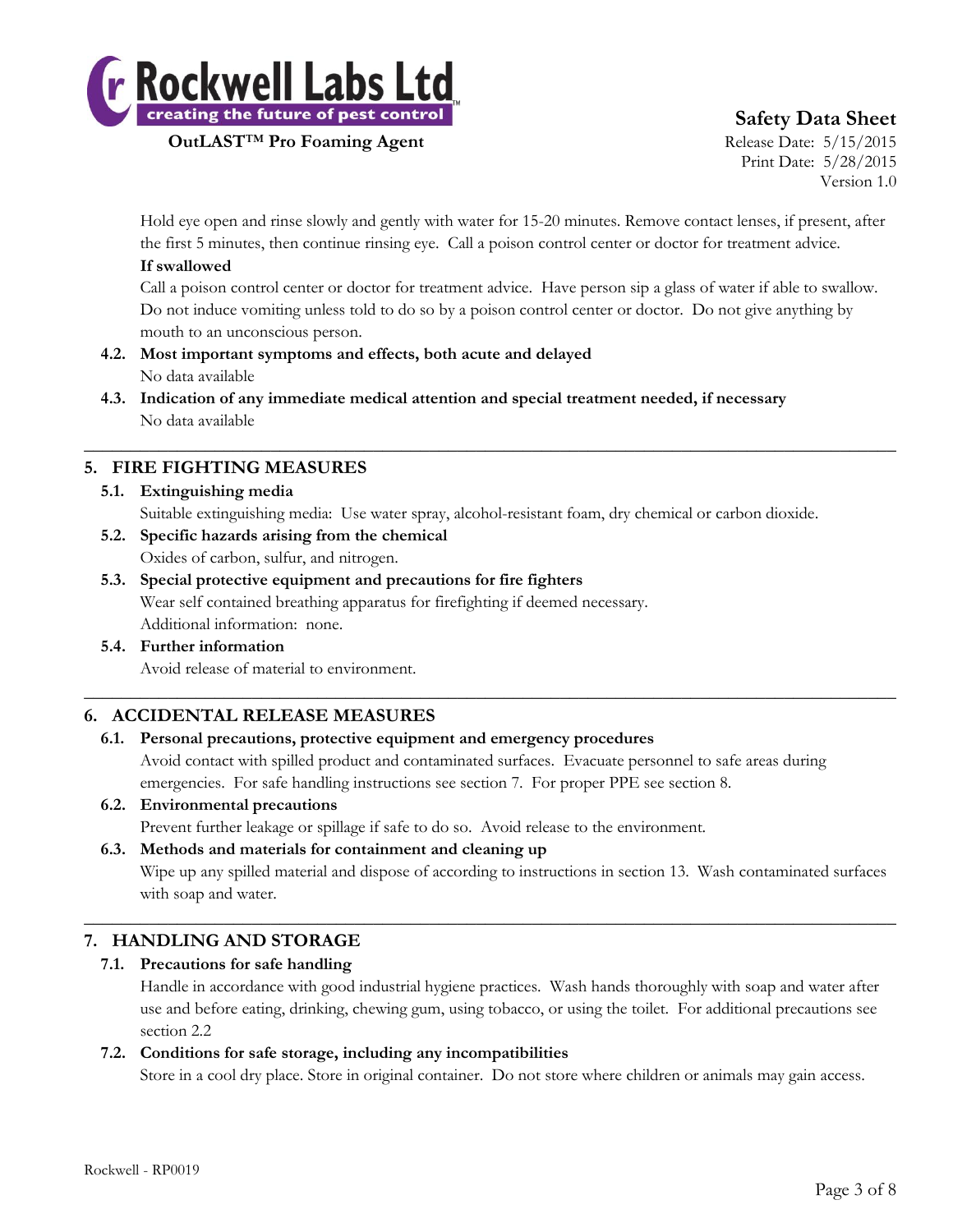

**Safety Data Sheet**

Print Date: 5/28/2015 Version 1.0

## **8. EXPOSURE CONTROLS/PERSONAL PROTECTION**

### **8.1. Control parameters**

Components with workplace parameters

| Component | No.<br>$\Lambda$ $\Omega$<br>$-1$ | $\mathbf{X}$<br>V alue l | control<br>parameters | <b>Basis</b> |
|-----------|-----------------------------------|--------------------------|-----------------------|--------------|
| none      | ------                            | -----                    | ------                | ------       |

 $\_$  , and the set of the set of the set of the set of the set of the set of the set of the set of the set of the set of the set of the set of the set of the set of the set of the set of the set of the set of the set of th

### **8.2. Appropriate engineering controls**

Ensure relevant engineering controls are employed to prevent exceeding threshold values for the listed control parameters in section 8.1.

### **8.3. Individual protection measures, such as personal protective equipment**

In normal use and handling conditions refer to the product label for required PPE. In all other cases the following recommendations would apply.

### **Eye/face protection**

Safety glasses or other similar eye protection conforming to ANSI Z87.1 standards recommended when handling product.

### **Skin protection**

Chemical resistant nitrile rubber or similarly compatible gloves recommended when handling product. Dispose of contaminated gloves after use in accordance with applicable local and state regulations. Wash exposed skin with soap and water immediately. Wash all contaminated clothing prior to reuse.

 $\_$  , and the set of the set of the set of the set of the set of the set of the set of the set of the set of the set of the set of the set of the set of the set of the set of the set of the set of the set of the set of th

### **Respiratory protection**

Not required under normal use conditions.

### **Thermal hazards**

None known

### **9. PHYSICAL AND CHEMICAL PROPERTIES**

### **9.1. Information on basic physical and chemical properties**

| Appearance;                                 | Clear/yellowish liquid |
|---------------------------------------------|------------------------|
| Odor;                                       | Mildly sweet solvent   |
| Odor threshold;                             | No data available      |
| pH;                                         | 5.63 $(25.0 °C)$       |
| Melting point/freezing point;               | No data available      |
| Initial boiling point and boiling<br>range; | No data available      |
| Flash point;                                | $>$ 93 °C (200 °F)     |
| Evaporation rate;                           | No data available      |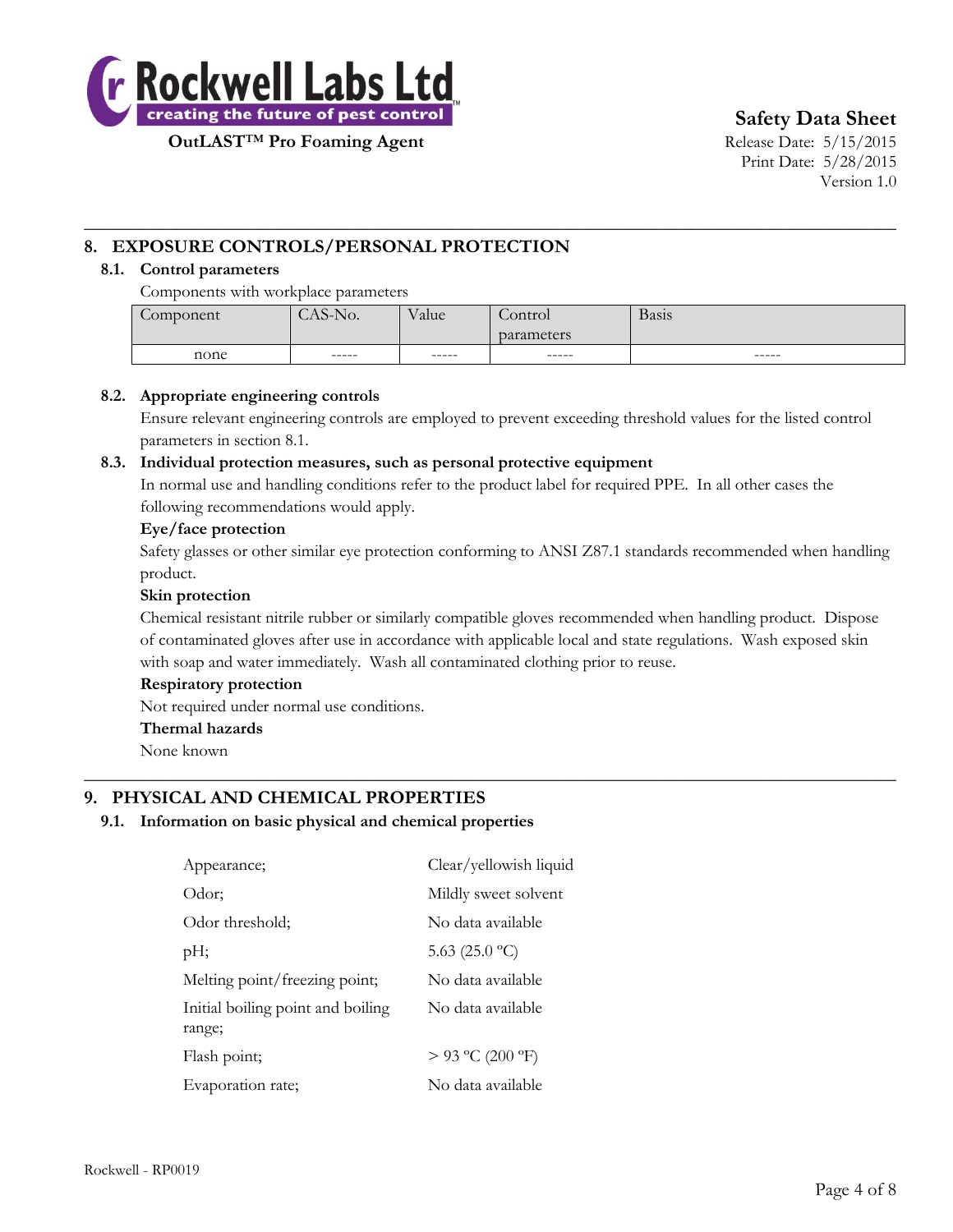

# **Safety Data Sheet**

Print Date: 5/28/2015 Version 1.0

| Flammability (solid, gas);                       | No data available |
|--------------------------------------------------|-------------------|
| Upper/lower flammability or<br>explosive limits; | No data available |
| Vapor pressure;                                  | No data available |
| Vapor density;                                   | No data available |
| Relative density;                                | $1.03$ g/mL       |
| Solubility;                                      | water             |
| Partition coefficient: n-<br>octanol/water;      | No data available |
| Auto-ignition temperature;                       | No data available |
| Decomposition temperature;                       | No data available |
| Kinematic Viscosity;                             | 121 cP (25 °C)    |
|                                                  |                   |

 $\_$  , and the set of the set of the set of the set of the set of the set of the set of the set of the set of the set of the set of the set of the set of the set of the set of the set of the set of the set of the set of th

 $\_$  , and the set of the set of the set of the set of the set of the set of the set of the set of the set of the set of the set of the set of the set of the set of the set of the set of the set of the set of the set of th

### **9.2. Additional Information**

No data available

### **10. STABILITY AND REACTIVITY**

### **10.1. Reactivity**

No data available

- **10.2. Chemical stability** Stable under recommended storage conditions.
- **10.3. Possibility of hazardous reactions** No data available

### **10.4. Conditions to avoid** Avoid excessive heat for prolonged periods of time.

**10.5. Incompatible materials** Strong oxidizing agents. Strong reducing agent.

## **10.6. Hazardous decomposition products** Other decomposition products – no data available In the event of a fire: see section 5

## **11. TOXICOLOGICAL INFORMATION**

## **11.1. Information on toxicological effects**

### **Acute Toxicity**

LD50 Oral – Rat – limit test -  $>$  5000 mg/kg LD50 Dermal –  $\text{Rat}$  – limit test -  $>$  5000 mg/kg LD50 Inhalation – no data available **Skin corrosion/irritation** Skin – Rabbit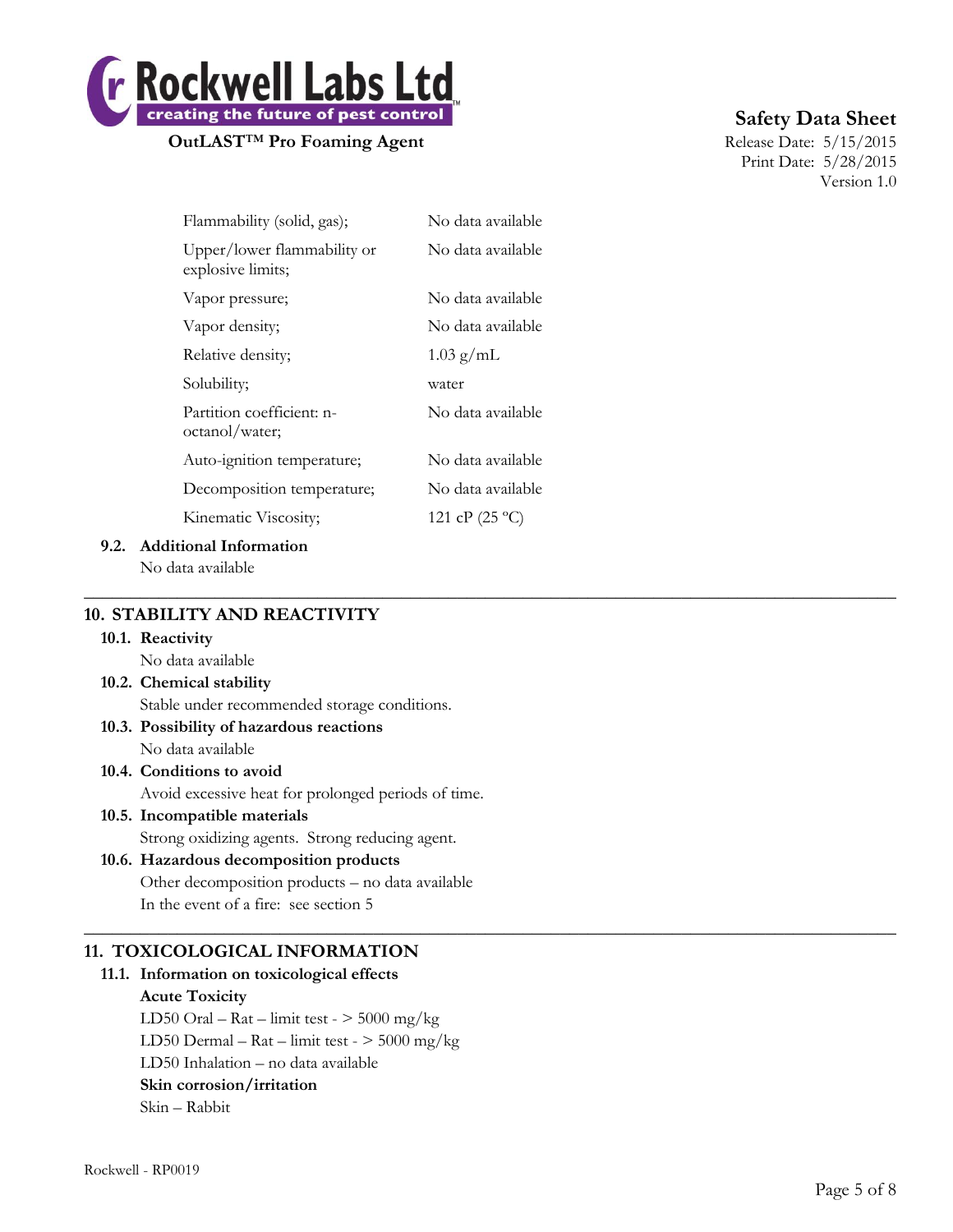

# **Safety Data Sheet**

Print Date: 5/28/2015 Version 1.0

|                               | Results: moderate skin irritation |                                                                                                                                                                 |  |  |  |
|-------------------------------|-----------------------------------|-----------------------------------------------------------------------------------------------------------------------------------------------------------------|--|--|--|
|                               | (OECD Test Guideline 404)         |                                                                                                                                                                 |  |  |  |
| Serious eye damage/irritation |                                   |                                                                                                                                                                 |  |  |  |
|                               | Eye - Rabbit                      |                                                                                                                                                                 |  |  |  |
|                               |                                   | Results: moderate eye irritation                                                                                                                                |  |  |  |
|                               | (OECD Test Guideline 405)         |                                                                                                                                                                 |  |  |  |
|                               |                                   | Respiratory or skin sensitization                                                                                                                               |  |  |  |
|                               | Not a known sensitizer            |                                                                                                                                                                 |  |  |  |
|                               | Germ cell mutagenicity            |                                                                                                                                                                 |  |  |  |
|                               | Not a known mutagen               |                                                                                                                                                                 |  |  |  |
|                               | Carcinogenicity                   |                                                                                                                                                                 |  |  |  |
|                               | IARC:                             | No component of this product presents at levels greater than or equal to $0.1\%$ is identified as<br>probable, possible or confirmed human carcinogen by IARC.  |  |  |  |
|                               | ACGIH:                            | No component of this product presents at levels greater than or equal to $0.1\%$ is identified as<br>probable, possible or confirmed human carcinogen by ACGIH. |  |  |  |
|                               | NTP:                              | No component of this product presents at levels greater than or equal to 0.1% is identified as<br>probable, possible or confirmed human carcinogen by NTP.      |  |  |  |
|                               | OSHA:                             | No component of this product presents at levels greater than or equal to 0.1% is identified as<br>probable, possible or confirmed human carcinogen by OSHA.     |  |  |  |
|                               | Reproductive toxicity             |                                                                                                                                                                 |  |  |  |
|                               | No data available                 |                                                                                                                                                                 |  |  |  |
|                               |                                   | Specific target organ toxicity - single exposure                                                                                                                |  |  |  |
|                               | No data available                 |                                                                                                                                                                 |  |  |  |
|                               |                                   | Specific target organ toxicity - repeated exposure                                                                                                              |  |  |  |
|                               | No data available                 |                                                                                                                                                                 |  |  |  |
|                               | Aspiration hazard                 |                                                                                                                                                                 |  |  |  |
|                               | No data available                 |                                                                                                                                                                 |  |  |  |
|                               | 11.2. Other information           |                                                                                                                                                                 |  |  |  |
|                               | No data available                 |                                                                                                                                                                 |  |  |  |
|                               |                                   | 12. ECOLOGICAL INFORMATION                                                                                                                                      |  |  |  |
|                               | 12.1. Toxicity Estimate           |                                                                                                                                                                 |  |  |  |
|                               | Toxicity to fish                  | LC50 - Pimephales promelas (fathead minnow) - 6 mg/l - 96 h                                                                                                     |  |  |  |

and other aquatic

invertebrates

- Toxicity to daphnia EC50 Daphnia magna (Water flea) 1847 mg/l 48 h
- **12.2. Persistence and degradability**

No data available

**12.3. Bioaccumulative potential** No data available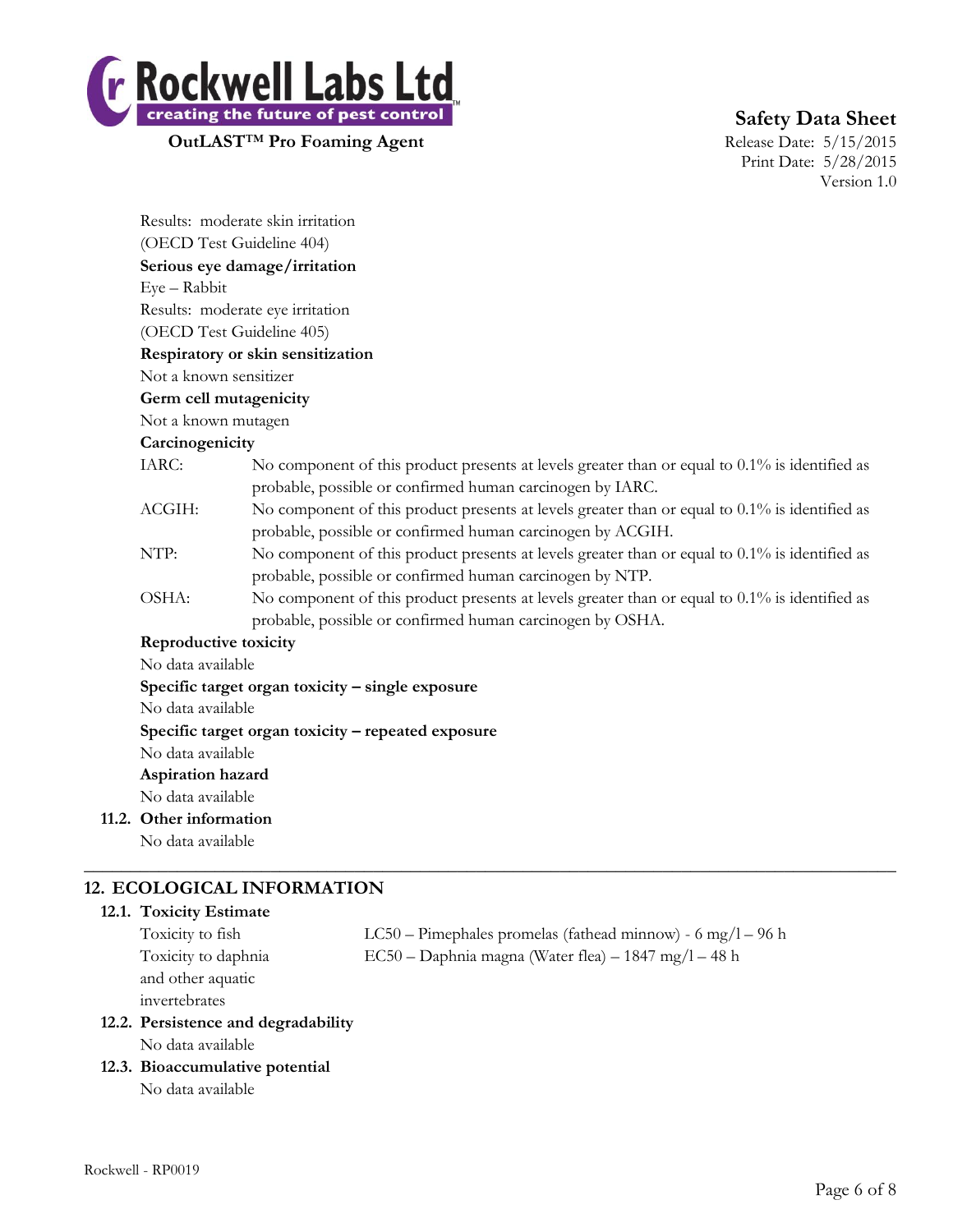

**Safety Data Sheet**

Print Date: 5/28/2015 Version 1.0

### **12.4. Mobility in soil**

No data available

**12.5. Other adverse effects**

No data available

## **13. DISPOSAL CONSIDERATIONS**

### **13.1. Disposal Methods.**

The best disposal method is to use the entire quantity per label directions. If it is necessary to dispose of unused material then follow the label instructions and relevant local, state and federal waste disposal guidelines.

 $\_$  , and the set of the set of the set of the set of the set of the set of the set of the set of the set of the set of the set of the set of the set of the set of the set of the set of the set of the set of the set of th

Product Disposal:

Do not contaminate water, food or feed by storage or disposal.

Packaging Disposal:

If empty: Place in trash or offer for recycling if available. If partly filled: Call your local solid waste agency or 1- 800-CLEANUP which is managed as a public-private partnership.

 $\_$  , and the set of the set of the set of the set of the set of the set of the set of the set of the set of the set of the set of the set of the set of the set of the set of the set of the set of the set of the set of th

\_\_\_\_\_\_\_\_\_\_\_\_\_\_\_\_\_\_\_\_\_\_\_\_\_\_\_\_\_\_\_\_\_\_\_\_\_\_\_\_\_\_\_\_\_\_\_\_\_\_\_\_\_\_\_\_\_\_\_\_\_\_\_\_\_\_\_\_\_\_\_\_\_\_\_\_\_\_\_\_\_\_\_\_\_\_\_\_\_\_\_\_\_\_

See section 8 for proper PPE and precautionary handling measures.

## **14. TRANSPORT INFORMATION**

### **DOT**

Not dangerous goods **IMDG** Not dangerous goods **IATA** Not dangerous goods

### **15. REGULATORY INFORMATION**

This product is a pesticide registered by the California Department of Pesticide Regulation and the Washington State Department of Agriculture and is subject to certain labeling requirements under state pesticide law(s). These requirements differ from the classification criteria and hazard information required for safety data sheets, and for workplace labels of non-pesticide products. Following is the hazard information as required on the pesticide label:

KEEP OUT OF THE REACH OF CHILDREN **CAUTION** 

### **SARA 302 Components**

No chemicals in this material are subject to the reporting requirements of SARA Title III, Section 302.

### **SARA 311/312 Hazards**

Acute Health Hazard

### **California Proposition 65 Components**

This product does not contain any chemicals known to the state of California to cause cancer, birth defects, or reproductive harm.